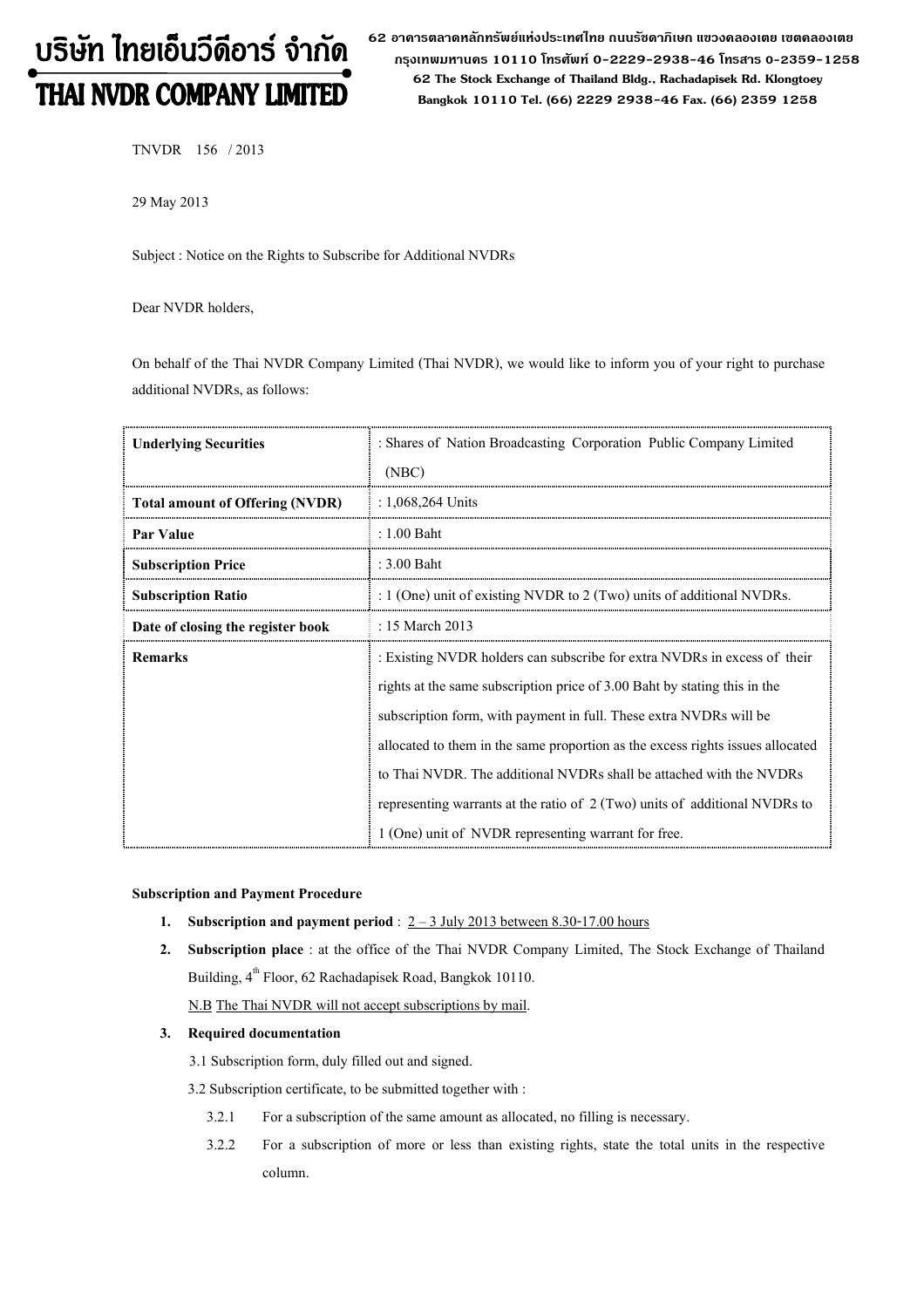#### 4. Payment

Subscription for full entitlement or less than or excess the entitlement, please make payment by one check or one cashier check which is collectable through clearing house in Bangkok. The check or cashier check shall be dated between  $2 - 3$  July 2013. Indicate the subscription date and make it payable to "Nation Broadcasting Corporation Public Company Limited for share subscription".

- 5. If NVDR holders fail to exercise their rights or make a payment within the allotted time schedule, or the check or cashier check is not honored, it shall be deemed that such NVDR holders do not wish to exercise their subscription rights. Thai NVDR shall thus regard the subscription as being void.
- 6. Refund for unallotted NVDRs.

If the excess rights NVDRs were not allotted in full because the number of NVDRs subscribed for were more than the number or remaining units of NVDRs, the Thai NVDR will make a refund (without interest) to the NVDR holders by check for the unallotted NVDRs and send it by registered mail to the address that appears on the Share Register Book on the date of closing the book, within 7 business days after the Thai NVDR has received the refund from the underlying company.

Should you need any further information, please do not hesitate to contact Thai NVDR Company Limited at 02-229-2800 Ext. 2938-2946.

Sincerely yours, Thai NVDR Company Limited

Pichaya Chanchaigen

(Pichaya Chomchaiya) Head Depository Department The Stock Exchange of Thailand

Enclosure : 1. Subscription Form for NVDR Right Issues 2. Subscription Certificate